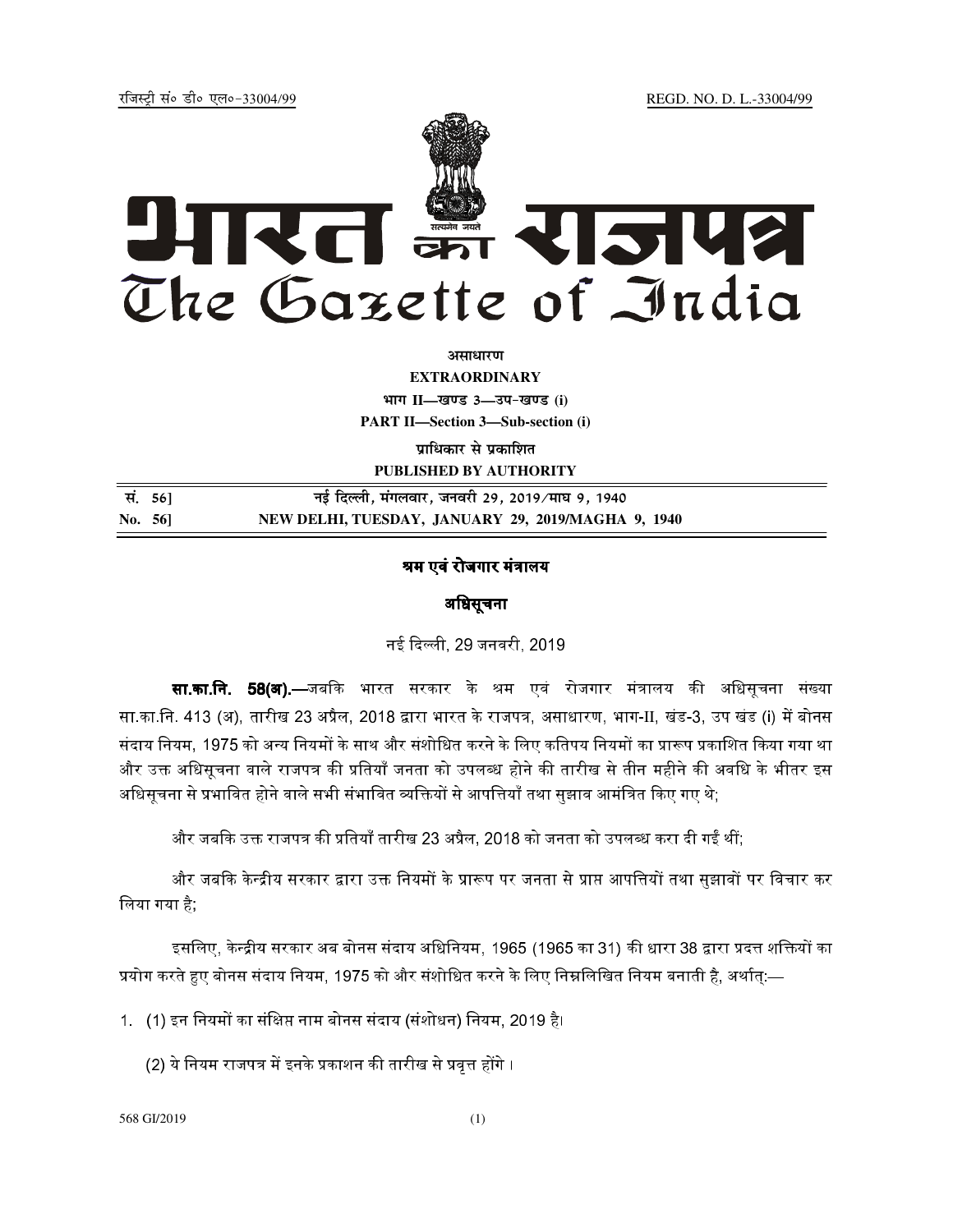2. बोनस संदाय नियम, 1975 के नियम 5 के स्थान पर निम्नलिखित नियम रखा जाएगा, अर्थात्—

'**(5) वार्षिक विवरणी-** प्रत्येक नियोजक प्रत्येक वर्ष 1 फरवरी को अथवा इससे पर्व श्रम एवं रोजगार मंत्रालय में केन्द्रीय सरकार के वेब पोर्टल पर पर्ववर्ती वर्ष के संबंध में विनिर्दिष्ट ब्यौरों के अनसार सचना देते हुए प्रपत्र–घ में एकीकत वार्षिक िववरणी अपलोड करेगा :

परन्त यह कि निरीक्षण के दौरान निरीक्षक इलैक्टॉनिक रूप में अथवा अन्यथा रखे गए लेखा बहियों. रजिस्टरों और अन्य दस्तावेजों को प्रस्तत करने की अपेक्षा कर सकेगा।

**स्पष्टीकरण -** इस उप नियम के प्रयोजनों के लिए "इलैक्टॉनिक रूप" शब्द का अर्थ वही होगा जो इसका सचना प्रौद्योगिकी अिधिनयम, 2000 (2000 का 21) धारा 2 के खंड (द) है।'

[सं. जेड-20025/24/2018-एलआरसी]

मनीष कुमार गुप्ता, संयुक्त सचिव

**टिप्पणी**: बोनस संदाय नियम, 1975 को भारत के राजपत्र में अधिसचना संख्या का.नि.आ. 2367 तारीख 21 अगस्त. 1975 द्वारा प्रकाशित किया गया था और अंतिम बार अधिसचना संख्या सा.का.नि.1115 (अ) तारीख 06 दिसम्बर. 2016 को संशोिधत 
गया था।

## **MINISTRY OF LABOUR AND EMPLOYMENT**

## **NOTIFICATION**

New Delhi, the 29th January, 2019

**G.S.R. 58(E).—**Whereas a draft of certain rules further to amend the Payment of Bonus Rules, 1975, among other rules, were published in the Gazette of India, Extraordinary, Part II, Section 3, sub-section (i) *vide* notification of the Government of India in the Ministry of Labour and Employment number G.S.R. 413(E), dated the 23<sup>rd</sup> April, 2018, inviting objections and suggestions from all persons likely to be affected thereby, within a period of three months, from the date on which copies of Official Gazette containing the said notification were made available to the public;

And whereas copies of the said Official Gazette were made available to the general public on the  $23^{\text{rd}}$  April, 2018;

And whereas the objections and suggestions received on the said draft rules from the public have been considered by the Central Government;

Now, therefore, in exercise of the powers conferred by section 38 of the Payment of Bonus Act, 1965 (31 of 1965), the Central Government hereby makes the following rules further to amend the Payment of Bonus Rules, 1975, namely:—

1. (1) These rules may be called the Payment of Bonus (Amendment) Rules, 2019.

(2) They shall come into force on the date of their publication in the Official Gazette.

2. In the Payment of Bonus Rules, 1975, for rule 5, the following rule shall be substituted, namely:-

'5. **Annual return.-** Every employer shall, on or before the 1st day of February in each year, upload unified annual return in Form D on the web portal of the Central Government in the Ministry of Labour and Employment giving information as to the particulars specified in respect of the preceding year: